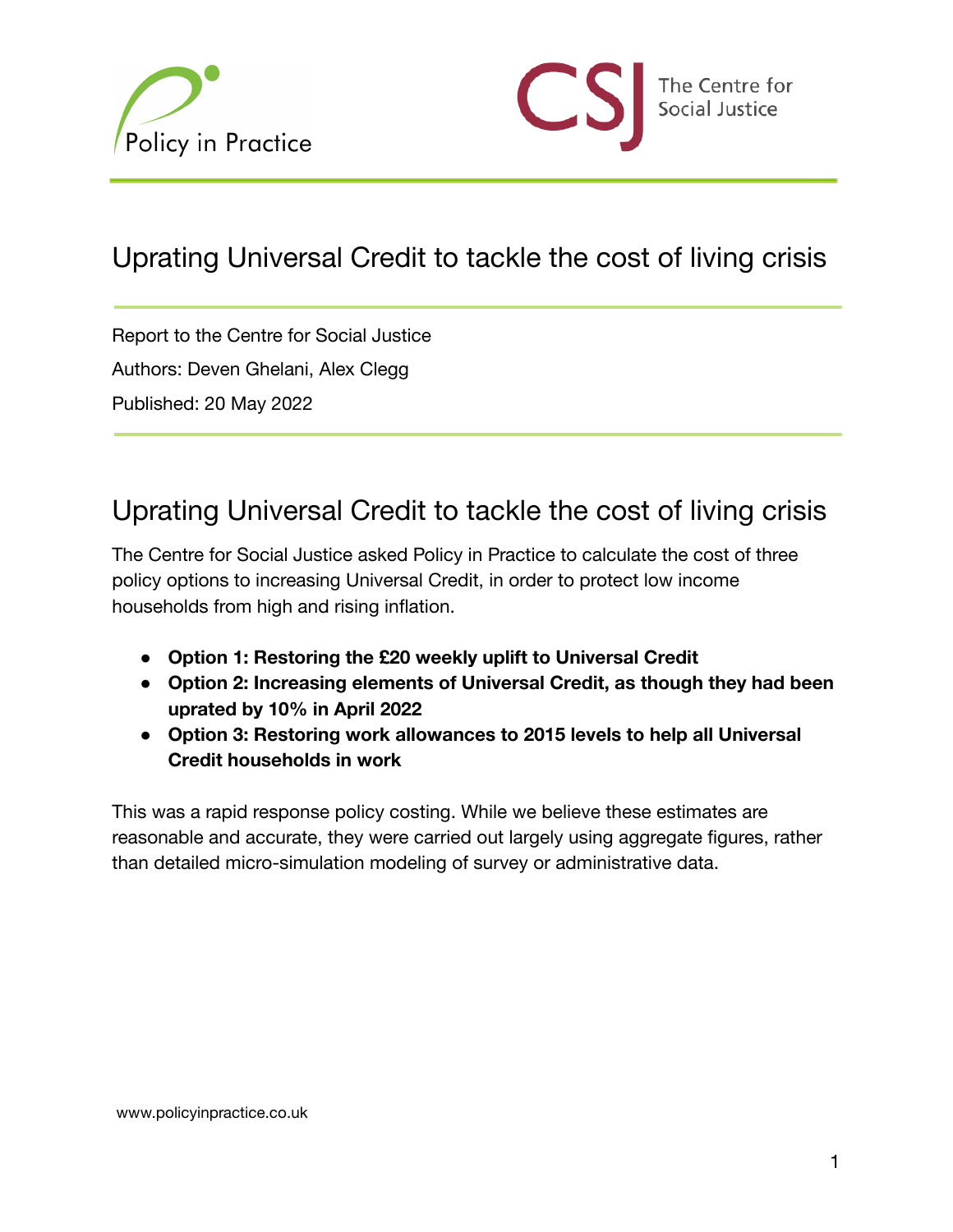# Findings

#### Option 1: Restoring the £20 weekly uplift to Universal Credit

4.2m households on Universal Credit would each gain by £1,000 per year, and the policy would cost £4.2bn.

Option 2: Increasing elements of Universal Credit, as though they had been uprated by 10% in April 2022

4.2m households on Universal Credit would gain, we estimate the policy would cost £3.1bn, the average gain per household would be £729 per annum.

Option 3: Restoring work allowances to 2015 levels to help all Universal Credit households in work

1.66m households in work and on Universal Credit would benefit from a policy costing £733m, so the average gain would be £442 per year for each household in work.

Each of these policies operate independently, and can be implemented on their own, or alongside each other.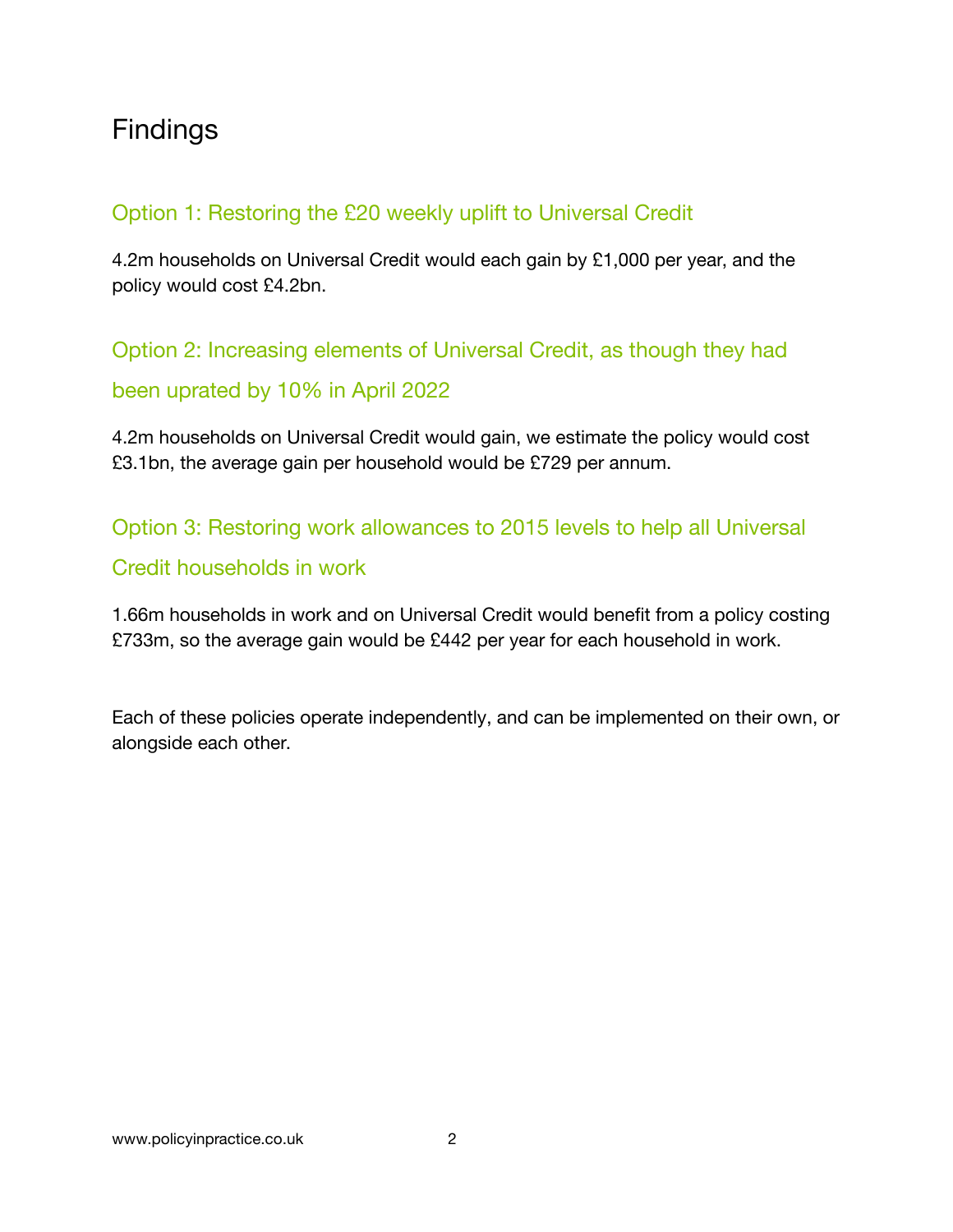## Analysis

#### Option 1: Restoring the £20 weekly uplift to Universal Credit

4.2m households on Universal Credit would each gain by £1,000 per year, and the policy would cost £4.2bn.

## Option 2: Increasing elements of Universal Credit, as though they had been uprated by 10% in April 2022

4.2m households on Universal Credit would gain, we estimate the policy would cost £3.1bn, the average gain per household would be £729 per annum.

The table shows the number of households receiving each element of Universal Credit, and the increase had each element been uprated by 10% in April 2022.

|              | Number receiving | 10% uprating | Cost £m |  |
|--------------|------------------|--------------|---------|--|
| Single       | 3,457,000        | £389.81      | £1,348  |  |
| Couple       | 709,000          | £611.90      | £434    |  |
| <b>LCW</b>   | 24,884           | £154.67      | £4      |  |
| <b>LCWRA</b> | 809,271          | £412.35      | £334    |  |
| One child    | 812,700          | £337.54      | £274    |  |
| Two children | 1,077,300        | £622.21      | £670    |  |
| <b>Total</b> |                  |              | £3,064  |  |

This policy costing was validated using an alternate approach, with 4.2m households receiving £790 per month in February 2022. Their annual increase would be £920 per annum, costing £4bn per year. However, this cost estimate is complicated as the housing element remains fixed at the local housing allowance level of 30% of market rents in 2021. Two-thirds of households (2.8m) get the housing element, and a reasonable estimate would be half the average award (£400), reducing the cost by £1.1bn, reaching a similar figure to the award shown in the table above.

While the annual cost is shown in the report, if the policy were to be implemented in July, and given benefits are likely to be uprated by this amount in April 2023, the cost would only be for nine months of the annual estimate, costing £2.3bn.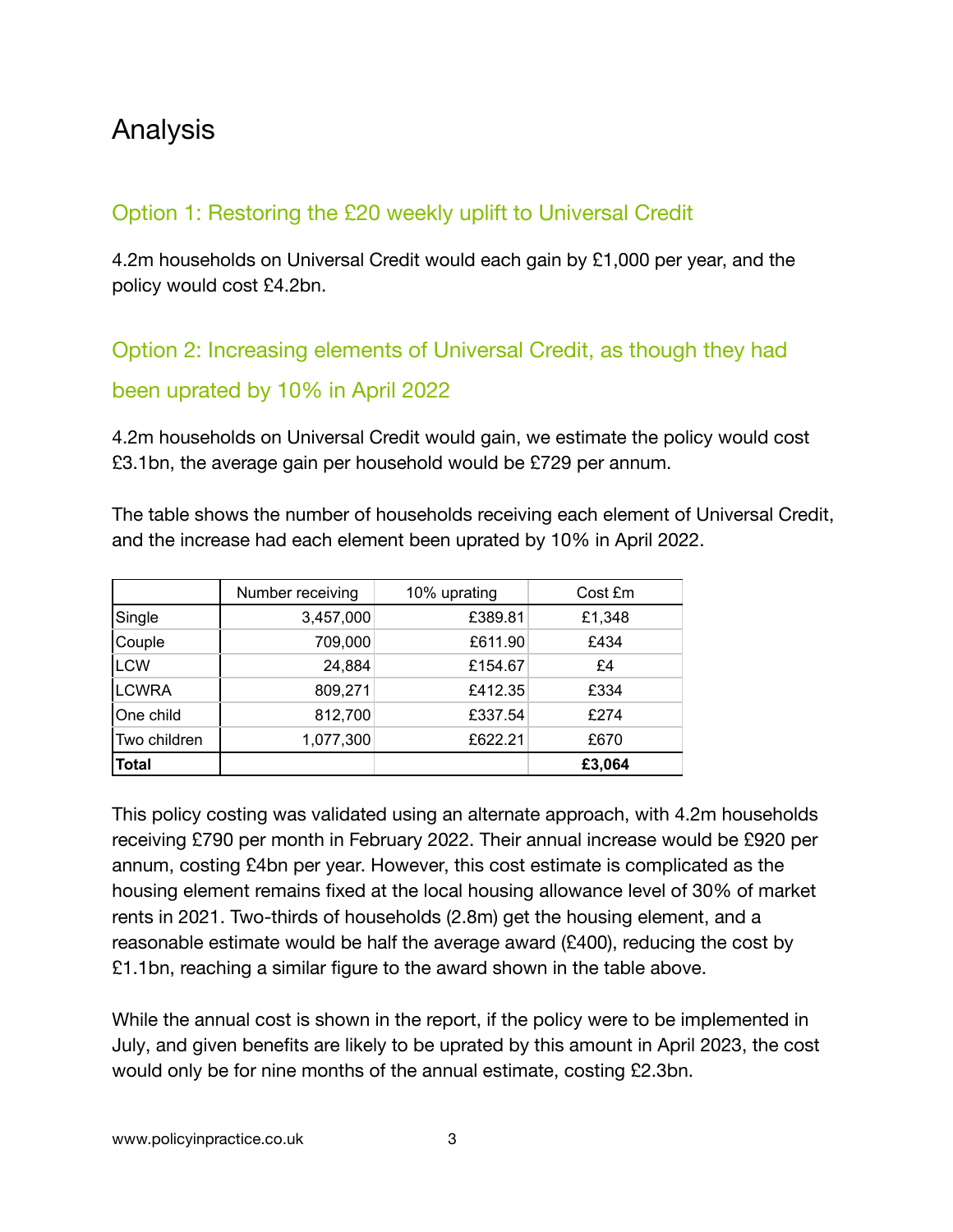#### Option 3: Restoring work allowances to 2015 levels to help all Universal

#### Credit households in work

1.66m households in work and on Universal Credit would benefit from a policy costing £733m, so the average gain would be £442 per year for each household in work.

The table shows the number of households in work for each household type, an estimate of how many of these households have a UC housing element, and the total cost increase after returning the work allowance to the 2015 levels.

|                    |           |           |                |           | Annual change in work |                                |         |                          |
|--------------------|-----------|-----------|----------------|-----------|-----------------------|--------------------------------|---------|--------------------------|
|                    |           | With      | <b>Without</b> | allowance |                       | <b>Annual cost increase £M</b> |         |                          |
| <b>Family Type</b> | In Work   | housing   | housing        | With      | <b>Without</b>        | With                           | Without |                          |
|                    |           | element   | element        | housing   | housing               | housing                        | housing |                          |
|                    |           |           |                | element   | element               | element                        | element | <b>Total</b>             |
| Single, no         |           |           |                |           |                       |                                |         |                          |
| children           | 654,041   | 436,027   | 218,014        | £1,332.00 | £1,332.00             | £580.8                         | £290.4  | £871.2                   |
| Single, with       |           |           |                |           |                       |                                |         |                          |
| children           | 479,897   | 319,932   | 159,966        | £0.00     | £1,932.00 $\vert$ -   |                                | £309.1  | £309.1                   |
| Couple, no         |           |           |                |           |                       |                                |         |                          |
| children           | 49,422    | 32,948    | 16,474         | £1,332.00 | £1,332.00             | £43.9                          | £21.9   | £65.8                    |
| Couple, with       |           |           |                |           |                       |                                |         |                          |
| children           | 183,226   | 122,151   | 61,075         | £0.00     | £0.00 $\vert$ -       |                                |         | $\overline{\phantom{a}}$ |
| <b>Disability</b>  | 291,650   | 194,433   | 97,217         | £0.00     | £888.00 -             |                                | £86.3   | £86.3                    |
| <b>Totals</b>      | 1,658,236 | 1,105,491 | 552,745        |           |                       | £624.7                         |         | £707.7 £1,332.4          |

The overall increase in work allowances would be £1.33bn. However, the earnings withdrawal rate in Universal Credit means that claimants currently keep 45% of each pound they earn below this level.

The actual gain to claimants is therefore 55% of the total increase in work allowances, making the cost of this policy £733M per annum (55% of the total £1.3bn). This amount shared across 1.66m households in work means it is worth £442 per year.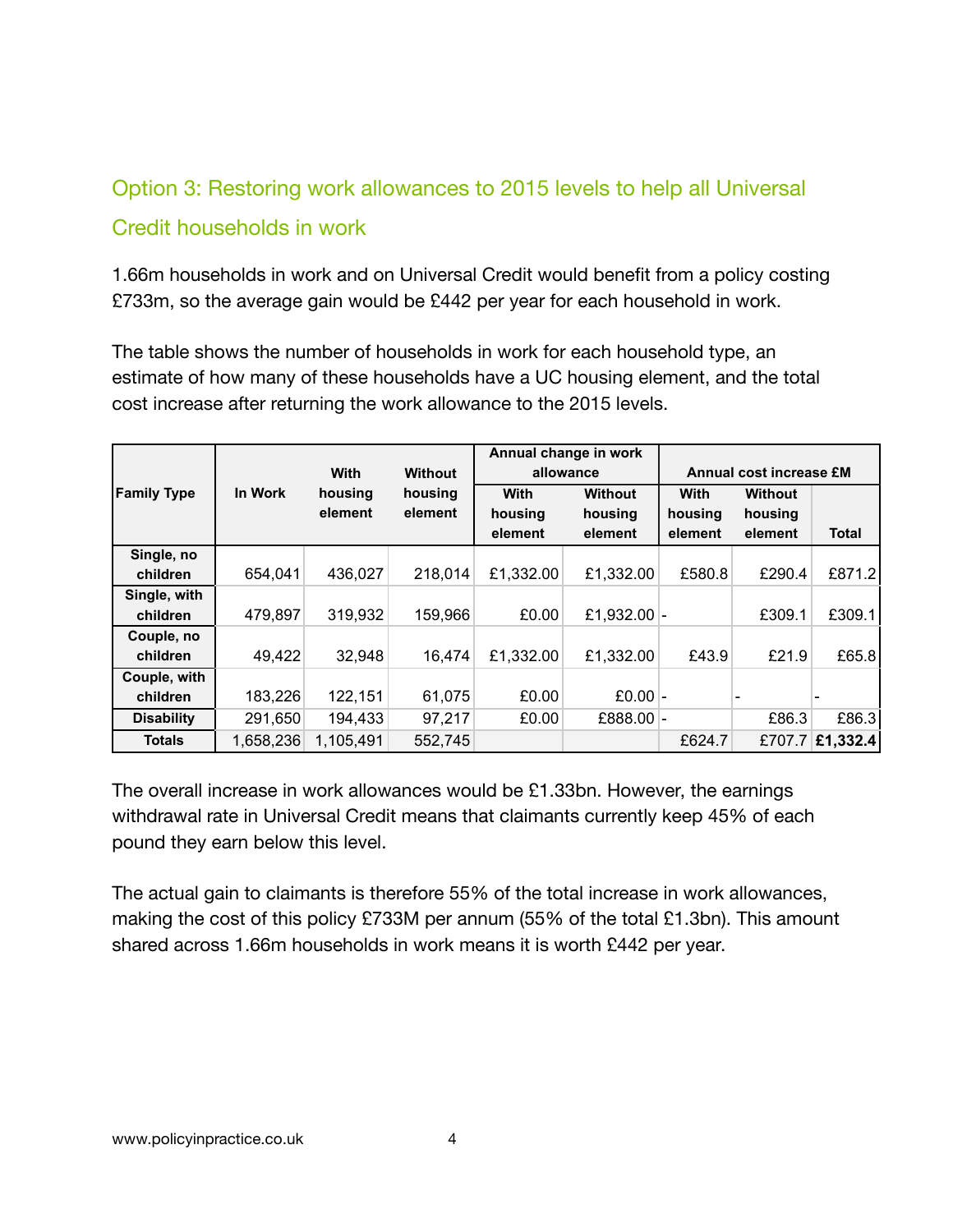# Implementation challenges

Policy in Practice was founded by one of the architects of Universal Credit, and we believe the Universal Credit system is capable of implementing each of these options in a matter of weeks.

The impact on people receiving legacy benefits is out of scope for this analysis. While these families undoubtedly also need targeted support, there are genuine implementation challenges with legacy systems. It isn't reason enough to limit support to households on Universal Credit, and may support the ongoing migration to Universal Credit.

## Recommendations

These options are listed in our preferred order.

- Restoring the £20 uplift to Universal Credit gets the maximum support to the maximum number of households, and we know from the pandemic that it could be implemented quickly.
- Increasing elements as though they had been uprated by 10% in April should have happened in April. This lowers the cost to the treasury, if this is a concern it is a sensible alternative to restoring the £20 uplift.
- Households in work have already benefited from the welcome fall in the withdrawal rate in Universal Credit from 63% to 55%. If the government wants to continue to prioritise support to working people, this is a sensible alternative. However, households who are unable (and not expected) to work would continue to suffer from high and rising living costs.

Since the end of the £20 emergency uplift to Universal Credit, there has been no directly targeted support to the lowest income households. We believe that the chancellor should consider each of these options, and implement one (or all) of them, or propose a better alternative. Doing something is better than doing nothing.